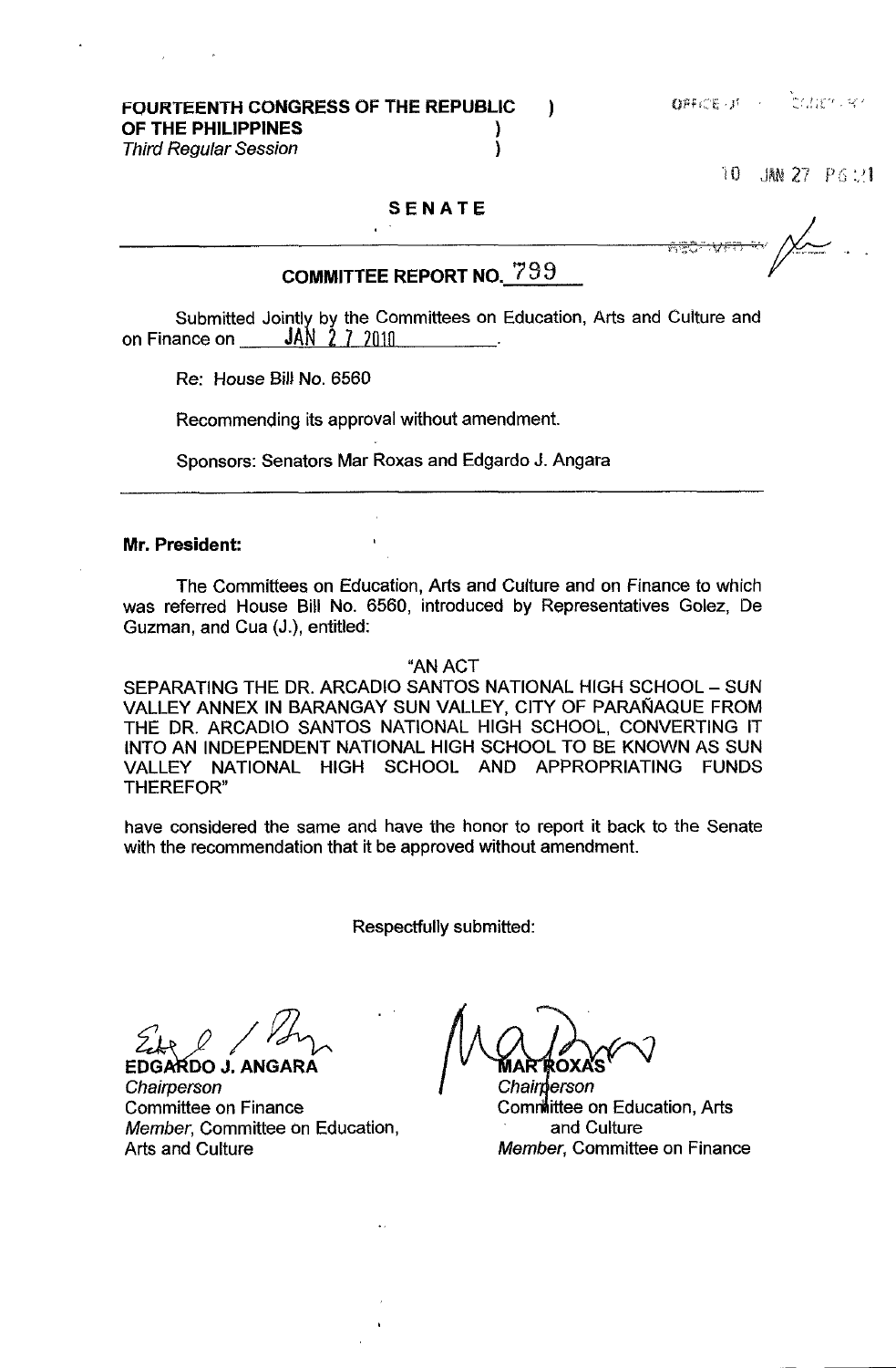**GREGORIO B. HONASAN** Vice Chair, Committee on Finance

#### **MIRIAM DEFENSOR SANTIAGO**

Vice Chair, Committee on Finance

 $\sqrt{2}$ ,  $\sqrt{2}$ 

BENIGNO S/AQUINO III Vice Chair, Committee on Finance Member, Committee on Education, Arts and Culture

~ **JOKER P. ARROYO**  Vice Chair, Committee on Finance

**LOREN B. LEGARDA**  Vice Chair, Committee on Finance Member, Committee on Education, Arts and Culture

**RICHARD J. GORDON**  Vice Chair, Committee on Finance Member, Committee on Education, Arts and Culture;

**Members** 

**FRANCIS G. ESCUDERO** Committee on Education, Arts and **Culture** 

**RODOLFO G. BlAZON**  Committee on Education, Arts and Culture; Committee on Finance

**PANFILO M. LACSON**  Committee on Finance

4.00 april 2010

**MANUEL M. LAPID** Committee on Education, Arts and Culture; Committee on Finance

**MANNY VILLAR** 

Committee on Education, Arts and Culture; Committee on Finance

 $p_{\text{max}} \sim \text{M}$  mas craps  $m_{\text{max}}$ .

IA/S. C⁄AYETANO Committee on Education, Arts and Culture; Committee on Finance

**RAMON** "BONG" **REVILLA** JR. Committee on Education, Arts and Culture; Committee on Finance

**ALAN PETER S. CAYETANO** Committee on Education, Arts and Culture; Committee on Finance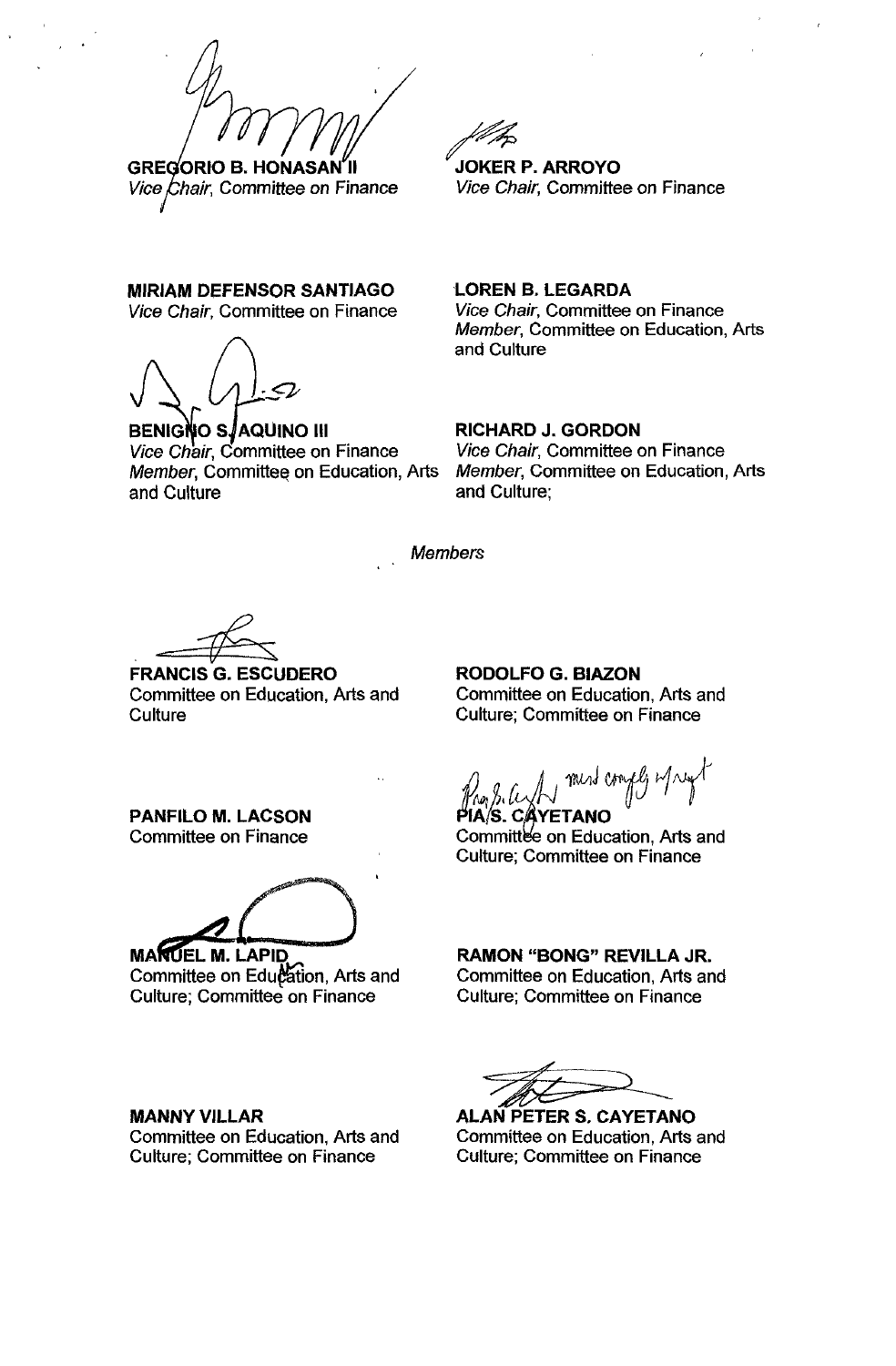Wallachigal

Committee on Education, Arts and Culture; Committee on Finance

**FRANCIS N. PANGILINAN**  Committee on Education, Arts and Culture; Committee on Finance

**ANTONIO F. TRILLANES IV**  Committee on Finance

Ex-Officio Members

**JINGGOY EJERCITO ESTRADA**  President Pro-Tempore

**,po-ftJlluUEL F. ZUBIRI Majority Leader** 

 $\Bigg)$ .

~QUILINO **Q. PIMENTEL, JR.**  Minority Leader

**HON. JUAN PONCE ENRILE**  President Senate of the Philippines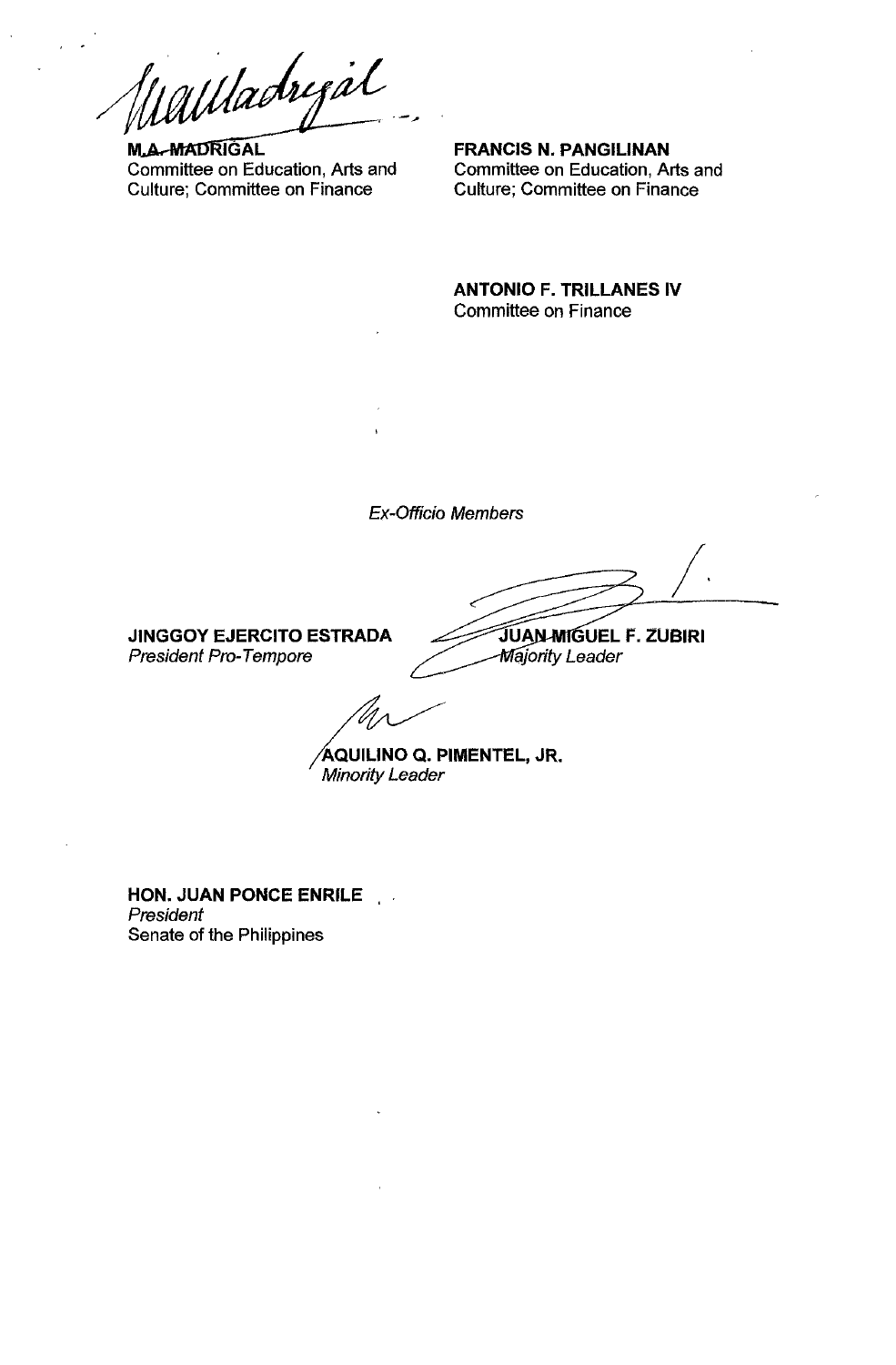# **HOUSE OF REPRESENTATIVES**

## H. No. 6560

BY REPRESENTATIVES GOLEZ, DE GUZMAN AND CUA (J.), PER COMMITTEE REPORT No. 2199

AN ACT SEPARATING THE DR. ARCADIO SANTOS NATIONAL HIGH SCHOOL - SUN VALLEY ANNEX IN BARANGAY SUN VALLEY, CITY OF PARANAQUE FROM THE DR. ARCADIO SANTOS NATIONAL HIGH SCHOOL, CONVERTING IT INTO AN INDEPENDENT NATIONAL HIGH SCHOOL TO BE KNOWN AS SUN VALLEY NATIONAL HIGH SCHOOL AND APPROPRIATING FUNDS THEREFOR

*Be it enacted by the Senate and House of Representatives of the Philippines in Congress assembled.* '.

1 SECTION 1. *Separation and Conversion into a National High School.*  2 - The Dr. Arcadio Santos National High School - Sun Valley Annex in 3 Barangay Sun Valley, City of Paraftaque is hereby separated from the Dr. 4 Arcadia Santos National High School and converted into an independent 5 national high school to be known as Sun Valley National High School.

6 SEC. 2. *Transfer of Assets and Liabilities* - All personnel, assets, 7 liabilities and records of the Dr. Arcadia Santos National High School - Sun 8 Valley Annex are hereby transferred to and absorbed by the Sun Valley 9 National High School.